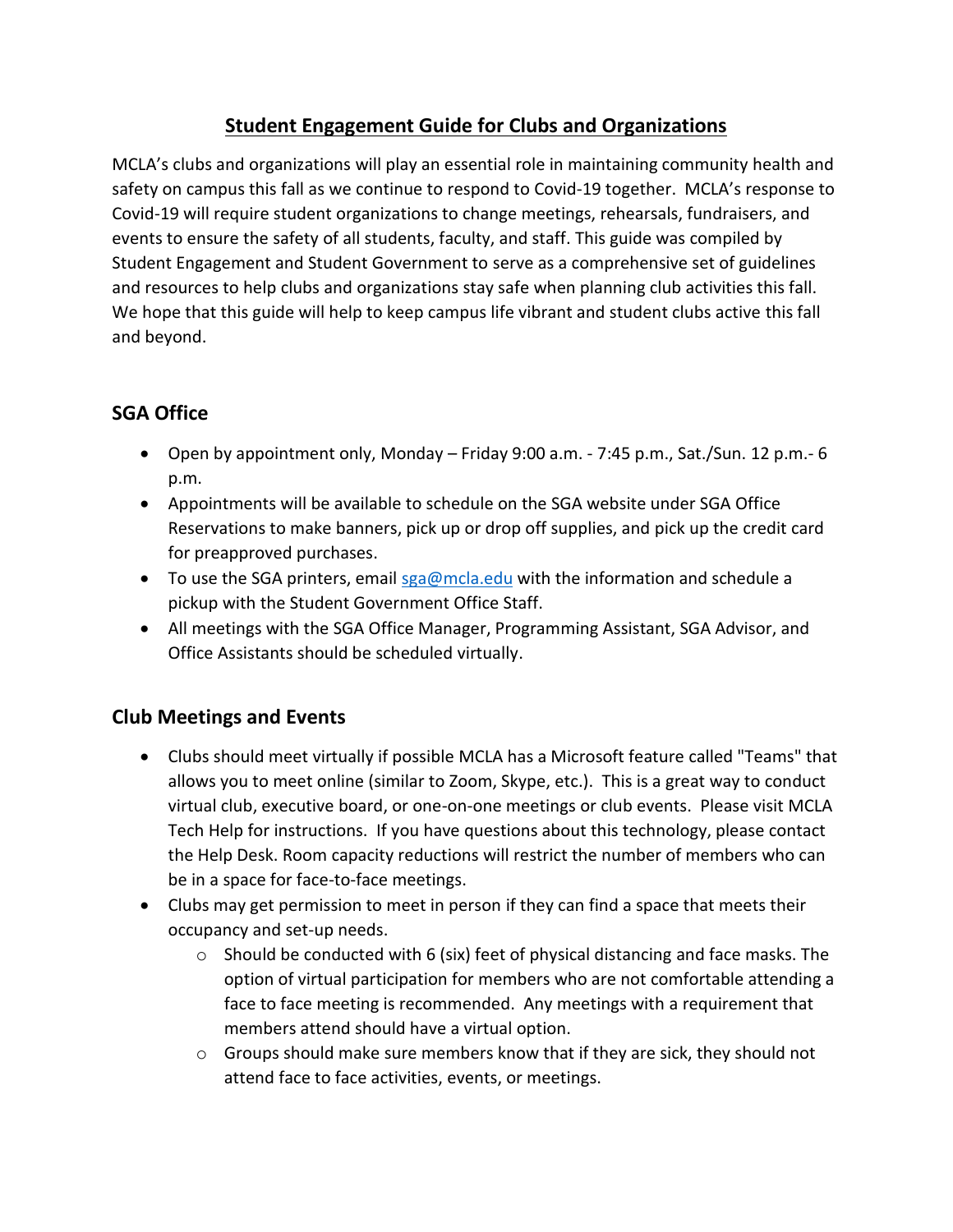- $\circ$  Currently, all on-campus events and activities may be scheduled through Tuesday, November 24th. *\*This may change if the campus moves to virtual learning for the remainder of the semester.*
- o The hosting student organization is responsible for following and enforcing all applicable guidelines. Meetings or events found in violation may result in loss of reservation and SGA privileges.
- Please refer to the non-classroom space request form to view occupancy and set up for each available room this semester.
- All in-person meetings and events need to track individual attendance using *Presence*. Please contact Natty Burfield (Natty.Burfield@mcla.edu) for information about *Presence*.
	- $\circ$  Failure to take attendance at your meeting/event the first time will result in a warning. If failure to take attendance occurs a second time your organization will lose reservation privileges for the remainder of the semester.
- Clubs must also use *Presence* to submit their minutes, attendance list, and agenda provided day of meeting.

## **Tabling**

- No indoor tabling is permitted across campus this fall
- There will be established outdoor tabling locations on the quad only
- These are considered weather permitting and during inclement weather your tabling event will be canceled.
- Tables will need to be reserved through EMS under non-classroom space request at least a week in advance
- Items on the table must be for display only. Students may not touch the display items.
	- $\circ$  If you are handing out flyers or items at the table, please see the "giveaways" section for more guidance
- If the host/organization has a sign up or registration, this must be completed virtually with the host organization being the only one using the computer/tablet and gathering the information verbally from the student.
- Each table may only have one (1) representatives from the host/organization, and there may be no more than one (1) visitors at a time. All individuals at the table must maintain six (6) feet of distance between one another at all times.

## **Purchasing**

 Clubs wishing to purchase items must fill out the Purchase Request Form at least two days prior to needing it for the SGA Treasurer to approve.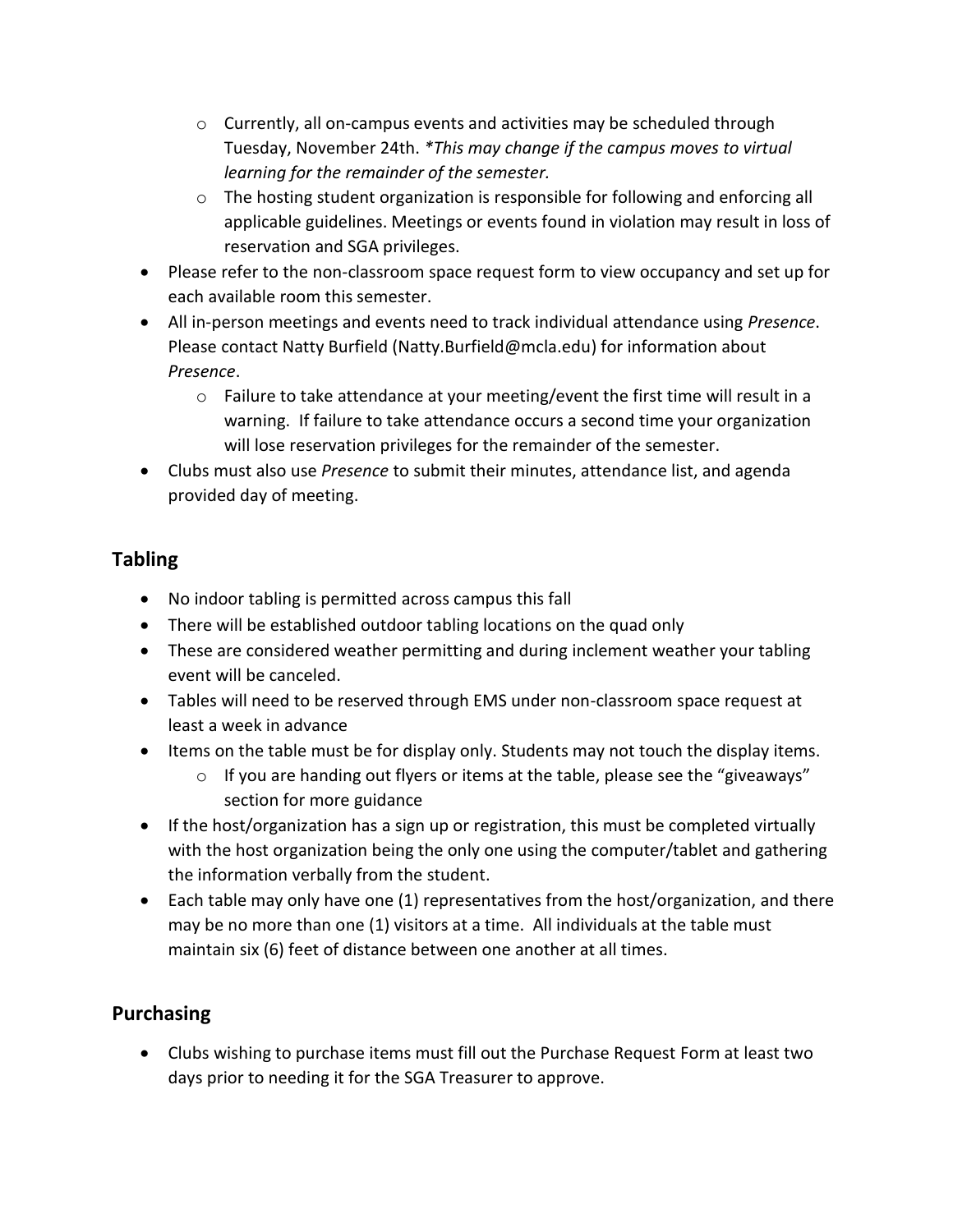- Clubs can then make an appointment to use the SGA credit card using the SGA Office Reservations link. *\*Purchase Request Form must be approved prior to purchase.*
- Clubs are encouraged to order online instead of in person whenever possible
- Clubs wishing to purchase from local businesses may schedule a time to sign out the card. A single club representative may travel locally (from Williamstown to Pittsfield; including towns in-between) to purchase supplies on their own. *\*Those leaving campus to make purchases are representatives of the college and must follow the store, state, and college guidelines.*

### **Food**

- We recognize that food brings people together and is a factor in building community, unfortunately, at this time, there is no safe way to host events with food consumption.
- On site food consumption will not be allowed at meetings or events for the fall of 2020
- Prepackaged food may be approved to be given out at the end of an event when members leave and go back to a safe, socially distanced space to eat.
	- o Food must be pre-packaged at time of purchase, and not packaged and distributed by students. \*Aramark can provide pre-packaged food items

#### **Giveaways**

- If the host/organization has giveaways, they must be kept behind the table and given to students individually. Examples of items include flyers, promo items, etc.
- Individuals giving away the items must wear face masks and gloves.
- Giveaways can include food, but as always cannot contain prohibited items as outlined in Residential Programs and Services (example: candles).
	- o See food section for more details on food regulations.

#### **Travel**

- Due to inability to social distance within a vehicle, off campus trips will not be possible using MCLA vehicles or car rental services for the fall of 2020. *\*Reminder transporting students to off campus events in personal vehicles is still prohibited.*
- Bus trips may be available per request and approval. Please reach out to the SGA Office Manager for more details.

#### **Performances**

 All performers must adhere to social distance guidelines during all rehearsals and performances, this includes staying 6ft apart and wearing masks.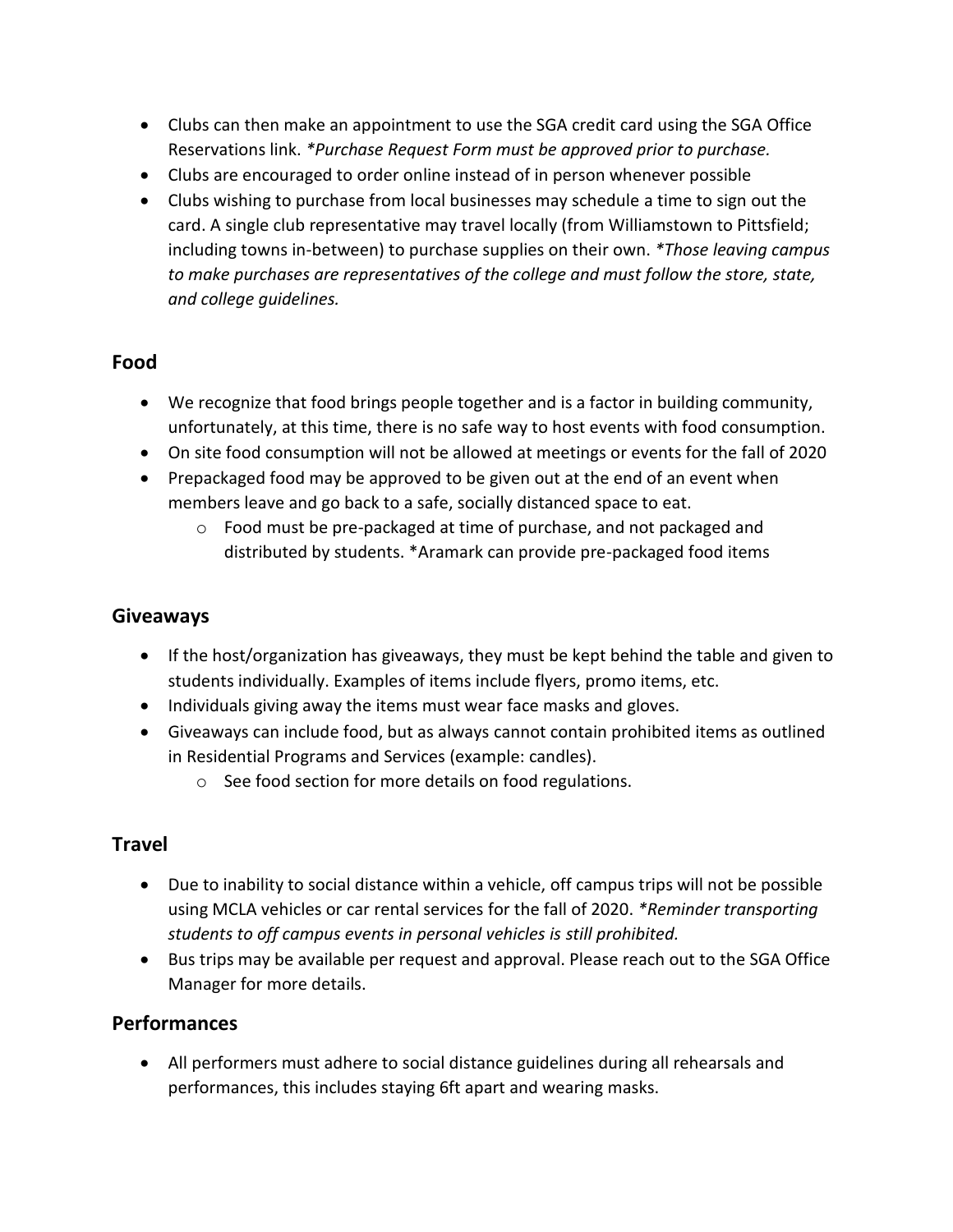Performances must be virtual or done in an appropriately sized outdoor venue.

#### **Sports Clubs/Performance Groups**

- For sport clubs games/competitions/scrimmages will not be permitted for the 2020 fall season. *Determination on the 2021 spring season will be determined at a later date.*
- Each club of 10 or more students is suggested to create a POD with no more than 10 students in each POD.
- Each POD will be labeled A, B, etc. Each POD should only practice together, never mixing students from the other POD's.
- Practices should be held outside as much as possible. If practicing in the Campus Center Gym, the doors leading to the outside must be propped open for air flow. It is also recommended to prop the entrance doors to the venue your group may be practicing in.
- There is to be no physical contact between any members within the PODs during practices.
- Players must maintain a 14 ft distance apart. In scenarios in which a 14ft distance is not possible *(Example where a closer distance is more acceptable would be of a batter and catcher)* both players must always wear masks. For performance groups we are recommending any instance where sweating could potentially happen to use the 14ft apart spacing. Those groups that may just be singing could be 6ft apart if wearing masks.
- If these activities/practices are taking place indoors all players must always wear masks.
- Equipment such as mats are not to be used. Shared equipment, aka a rugby ball that is passed between two members of the POD can be used but must be disinfected after each practice.

#### **Equipment Check Out**

- Fender Kit PA systems may be checked out from SGA through the equipment rental form on the SGA website.
- The host is responsible for bringing sanitation wipes/spray to disinfect the small PA system and club supplies being returned to the office before and after use.
- All media needs on Campus should be included in your reservation request.

#### **Fundraising**

- Fundraising forms will still need to be submitted and approved.
- No-bake sales or food related fundraisers will be approved.
- Pre-packaged items will need to be distributed while wearing face coverings and gloves.
- If the fundraiser is an event, please follow all event guidelines.